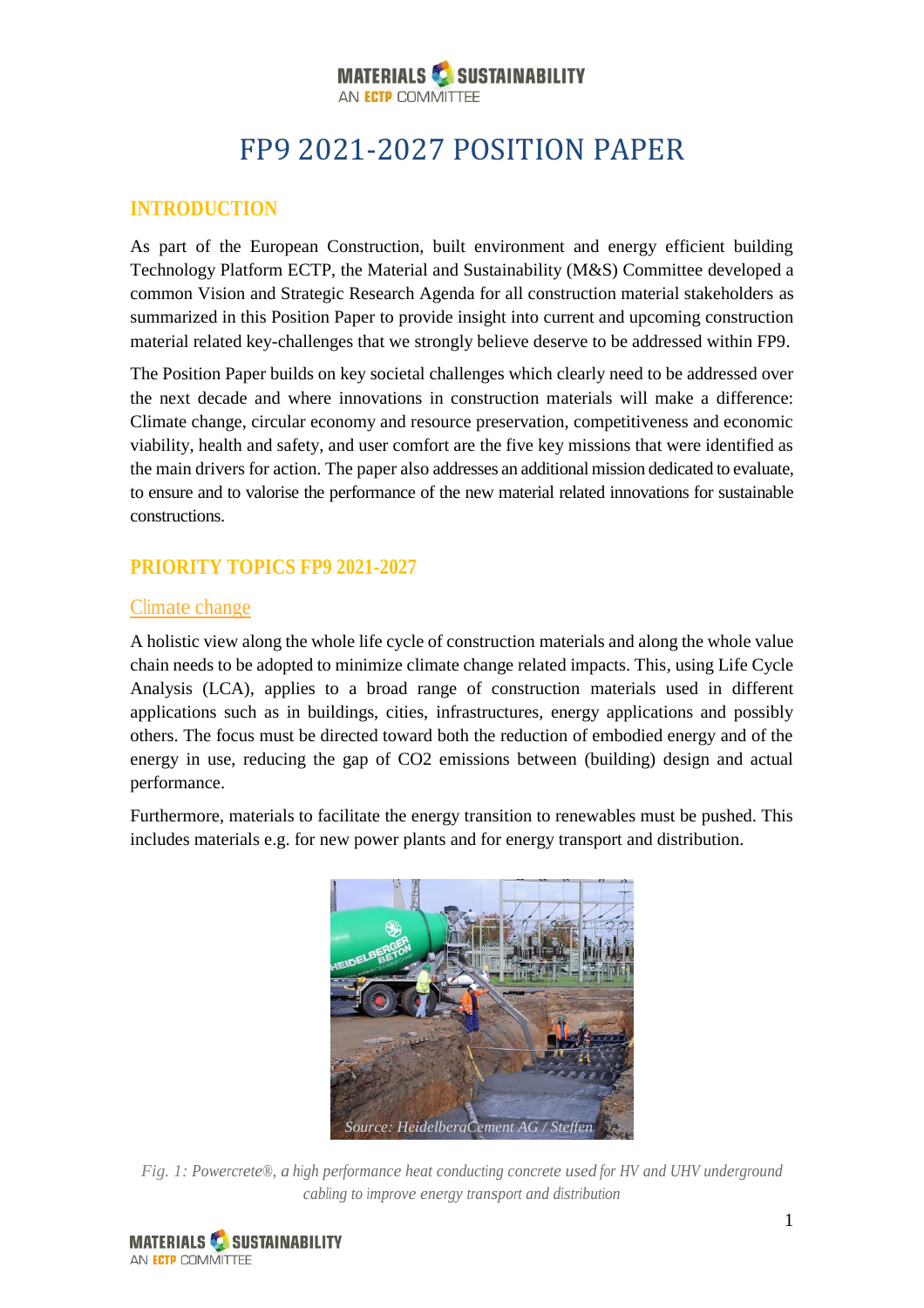#### Circular economy andresource preservation

Construction materials are produced in huge amounts (e.g. cement ~4 billion tons and steel  $\sim$ 1.5 billion tons annually) and mostly from non-renewable resources. Applications include buildings, transport- and energy infrastructures. Given the huge amounts of natural resources involved it is very important that an increasing effort is made to align construction material production with circular economy principles. Innovation in resource efficiency needs to start at the design phase of a construction to allow for optimum material recovery and use at the end of the construction's life. Material traceability is an important challenge and may be tackled via implementing digital technologies enabling to tag materials and/or construction parts and to store the data in (open-sourced) databanks. However, R&D continues to remain important at all levels of the waste hierarchy to ensure making our economy more circular. This includes – depending on the material – R&D on recycling, reuse, energy recovery and remanufacturing.

#### Competitiveness andeconomic viability

The European Commission estimates that 70% of product innovation across all industries is derived from new or improved materials. With approximately one-third of construction costs attributed to construction materials, the scope for applying advanced and more-efficient building materials is considerable, not only in use, but also at the level of production processes. A key factor for maintaining and improving competitiveness of the European construction materials industry is to analyse and reduce Life Cycle Costs (LCC). The development of materials contributing to reducing operational and maintenance costs as well as energy harvesting is an important topic for the construction industry.



*Fig. 2: Materials for additive manufacturing in construction*

# Health & safety

The provision of healthy and hygienic structures to live and work is a crucially important issue for the construction sector in the coming years. Considering the impact of materials on environment and health, much of this relates to the quality of the breathing air and ventilation particularly in offices and residential buildings. The development and application of functionalized covers or envelopes, such as nano-coatings, incorporating shelf-properties, is now a reality and significant further innovations in this area are expected over the coming decades. The development and industrial uptake of new functionalities, such as surface-active materials, self-healing capacities, sensor technologies, thermal, sealing etc. are indeed still in their infancy. Multi-functional/smart construction materials can be a support for the globally